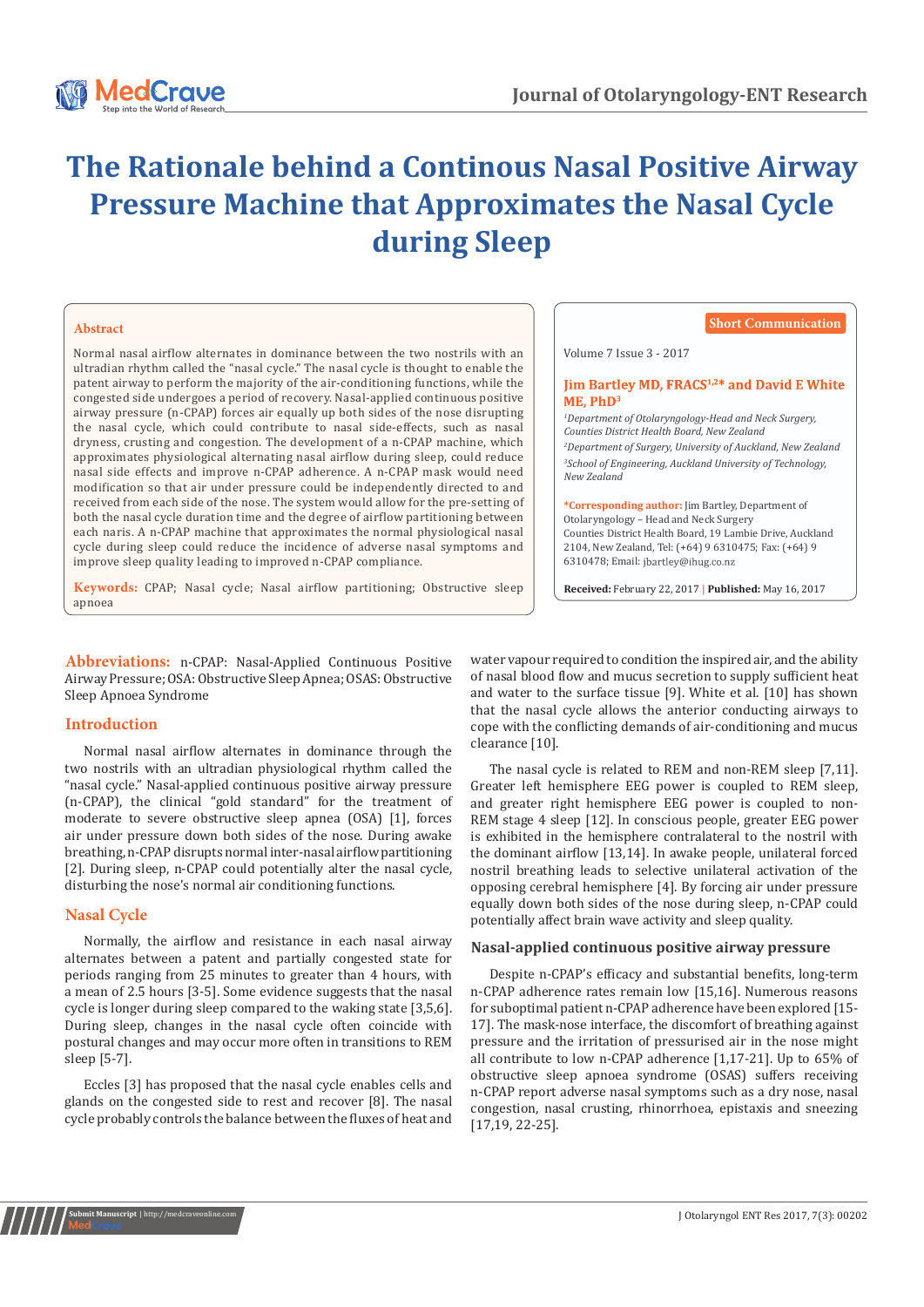Modifications to improve n-CPAP compliance have included improved humidification and CPAP pressure adjustments. Heated humidification decreases nasal symptomatology and mucosal inflammation [19,23], however the current evidence supporting the routine use of humidification to improve CPAP compliance is minimal [19-21,26,27]. Delivery pressures have been adjusted in order to improve patient comfort [19,21]. Pressure reduction on exhalation (BiPAP) and auto-adjusting PAP has been trialled. No adherence improvement, change in the apnoea-hypopnea index or daytime sleepiness with BiPAP has been found [21,26]. With auto-adjusting PAP, the pressure changes in response to changes in airflow, respiratory events, and snoring throughout the night. Pressure reduction does not dramatically improve adherence [19- 21,26,28,29].

The nasal cycle appears important in the air conditioning functions of the nose and n-CPAP appears to disturb normal internasal airflow partitioning in conscious subjects [2]. Modification of current n-CPAP technology to approximate normal nasal physiology during sleep would seem an option worth exploring.

#### **Modifying a n-CPAP machine**

A n-CPAP mask would need modification so that air could be directed to and received independently from each side of the nose. A n-CPAP machine would need modification so that the patent nasal airway could be detected and receive an initial higher air pressure than the congested nasal airway during the inhalation phase of breathing during sleep initiation. During exhalation, the patent nasal airway would have to receive a lower pressure than the congested nasal airway to maintain appropriate airflow partitioning. The system would have to allow for the pre-setting of both the nasal cycle duration time and the degree of airflow partitioning between each naris.

### **Conclusion**

N-CPAP is an effective treatment for OSA, but long-term n-CPAP adherence rates remain low [15,16]. Unfortunately recent n-CPAP humidification and pressure modifications have not dramatically improved patient compliance. An n-CPAP machine that approximates the normal nasal cycle restoring normal nasal respiratory physiological processes could reduce the incidence of adverse nasal symptoms leading to improved n-CPAP compliance.

### **Conflict of Interest**

Two of the authors (JRB and DEW) are patent holders in a CPAP device designed to approximate the nasal cycle during sleep. Patent Number 617543, a Patient Interface and Method of Treating Sleep Apnoea. New Zealand: Intellectual Property Office.

#### **References**

- 1. Phillips B, Kryger M (2011) Management of obstructive sleep apnoea-hypopnea syndrome. In: Kryger MH, et al. (Eds.), Principles and practice of sleep medicine (5<sup>th</sup> edn), St Louis, USA, pp. 1278-1293.
- 2. White DE, Bartley J, Shakeel M, Nates RJ, Hankin RK (2016) Nasal [airway responses to nasal continuous positive airway pressure](https://www.ncbi.nlm.nih.gov/pubmed/27173595)  [breathing: an in-vivo pilot study. J Biomech 49\(9\): 1887-1890.](https://www.ncbi.nlm.nih.gov/pubmed/27173595)
- 3. [Eccles R \(2000\) Nasal airflow in health and disease. Acta Otolaryngol](https://www.ncbi.nlm.nih.gov/pubmed/11039867)  [120\(5\): 580-595.](https://www.ncbi.nlm.nih.gov/pubmed/11039867)
- 4. [Shannahoff-Khalsa D \(2008\) Psychophysiological states: the](https://www.ncbi.nlm.nih.gov/pubmed/17967615)  [ultradian dynamics of mind-body interactions. Int Rev Neurobiol](https://www.ncbi.nlm.nih.gov/pubmed/17967615)  [80: 1-220.](https://www.ncbi.nlm.nih.gov/pubmed/17967615)
- 5. [Kahana-Zweig R, Geva-Sagiv M, Weissbrod A, Secundo L, Soroker N,](https://www.ncbi.nlm.nih.gov/pubmed/27711189)  [et al. \(2016\) Measuring and characterizing the human nasal cycle.](https://www.ncbi.nlm.nih.gov/pubmed/27711189)  [PLoS One 11\(10\): 0162918e.](https://www.ncbi.nlm.nih.gov/pubmed/27711189)
- 6. Atanasov A (2011) Length of periods in the nasal cycle during 24-hours registration. Open Journal of Biophysics 4: 93-96.
- 7. [Kimura A, Chiba S, Capasso R, Yagi T, Ando Y, et al. \(2013\) Phase](https://www.ncbi.nlm.nih.gov/pubmed/23576311)  [of nasal cycle during sleep tends to be associated with sleep stage.](https://www.ncbi.nlm.nih.gov/pubmed/23576311)  [Laryngoscope 123\(8\): 2050-2055.](https://www.ncbi.nlm.nih.gov/pubmed/23576311)
- 8. Eccles R (1982) Neurological and pharmacological considerations. In: Proctor DF & Andersen I (Eds.), The nose: upper airway physiology and the atmospheric environment, Elsevier Biomedical Press, Amsterdam, USA, pp. 191-214.
- 9. [Elad D, Wolf M, Keck T \(2008\) Air-conditioning in the human nasal](https://www.ncbi.nlm.nih.gov/pubmed/18565805)  [cavity. Respir Physiol Neurobiol 163\(1-3\): 121-127.](https://www.ncbi.nlm.nih.gov/pubmed/18565805)
- 10. [White DE, Bartley J, Nates RJ \(2015\) Model demonstrates functional](https://www.ncbi.nlm.nih.gov/pubmed/25907572/)  [purpose of the nasal cycle. Biomed Eng Online 14\(1\): 38.](https://www.ncbi.nlm.nih.gov/pubmed/25907572/)
- 11. [Atanasov A, Dimov P, Dimitrov B \(2003\) Time periods in the nasal](http://www.tandfonline.com/doi/abs/10.1076/brhm.34.4.355.26226)  [cycle during night sleep. Biological Rhythm Research 34\(4\): 355-](http://www.tandfonline.com/doi/abs/10.1076/brhm.34.4.355.26226) [366.](http://www.tandfonline.com/doi/abs/10.1076/brhm.34.4.355.26226)
- 12. [Shannahoff-Khalsa DS, Gillin JC, Yates FE, Schlosser A, Zawadzki EM](https://www.ncbi.nlm.nih.gov/pubmed/11438250)  [\(2001\) Ultradian rhythms of alternating cerebral hemispheric EEG](https://www.ncbi.nlm.nih.gov/pubmed/11438250)  [dominance are coupled to rapid eye movement and non-rapid eye](https://www.ncbi.nlm.nih.gov/pubmed/11438250)  [movement stage 4 sleep in humans. Sleep Med 2\(4\): 333-346.](https://www.ncbi.nlm.nih.gov/pubmed/11438250)
- 13. [Shannahoff-Khalsa D \(1993\) The ultradian rhythm of alternating](https://www.ncbi.nlm.nih.gov/pubmed/8063547)  [cerebral hemispheric activity. Int J Neurosci 70\(3-4\): 285-298.](https://www.ncbi.nlm.nih.gov/pubmed/8063547)
- 14. [Shannahoff-Khalsa DS, Yates FE \(2000\) Ultradian sleep rhythms of](https://www.ncbi.nlm.nih.gov/pubmed/10765988)  [lateral EEG, autonomic, and cardiovascular activity are coupled in](https://www.ncbi.nlm.nih.gov/pubmed/10765988)  [humans. Int J Neurosci 101\(1-4\): 21-43.](https://www.ncbi.nlm.nih.gov/pubmed/10765988)
- 15. [Wozniak DR, Lasserson TJ, Smith I \(2014\) Educational, supportive](https://www.ncbi.nlm.nih.gov/pubmed/24399660)  [and behavioural interventions to improve usage of continuous](https://www.ncbi.nlm.nih.gov/pubmed/24399660)  [positive airway pressure machines in adults with obstructive sleep](https://www.ncbi.nlm.nih.gov/pubmed/24399660)  [apnoea. Cochrane Database Syst Re 8\(1\): CD007736.](https://www.ncbi.nlm.nih.gov/pubmed/24399660)
- 16. [Weaver TE \(2013\) Don't start celebrating-CPAP adherence remains](https://www.ncbi.nlm.nih.gov/pubmed/23772187/)  [a problem. J Clin Sleep Med 9\(6\): 551-552.](https://www.ncbi.nlm.nih.gov/pubmed/23772187/)
- 17. [Lasters F, Mallegho C, Boudewyns A, Vanderveken O, Cox T, et al.](https://www.ncbi.nlm.nih.gov/pubmed/24724746)  [\(2014\) Nasal symptoms in patients with obstructive sleep apnea](https://www.ncbi.nlm.nih.gov/pubmed/24724746)  [and their impact on therapeutic compliance with continuous](https://www.ncbi.nlm.nih.gov/pubmed/24724746)  [positive airway pressure. Acta Clin Belg 69\(2\): 87-91.](https://www.ncbi.nlm.nih.gov/pubmed/24724746)
- 18. [Engleman HM, Wild MR \(2003\) Improving CPAP use by patients](https://www.ncbi.nlm.nih.gov/pubmed/12586532)  [with the sleep apnoea/hypopnoea syndrome \(SAHS\). Sleep Med](https://www.ncbi.nlm.nih.gov/pubmed/12586532)  [Rev 7\(1\): 81-99.](https://www.ncbi.nlm.nih.gov/pubmed/12586532)
- 19. [Weaver TE, Grunstein RR \(2008\) Adherence to continuous positive](https://www.ncbi.nlm.nih.gov/pubmed/18250209)  [airway pressure therapy: the challenge to effective treatment. Proc](https://www.ncbi.nlm.nih.gov/pubmed/18250209)  [Am Thorac Soc 5\(2\): 173-178.](https://www.ncbi.nlm.nih.gov/pubmed/18250209)
- 20. Buchanan P, Grunstein RR (2011) Positive airway pressure treatment for obstructive sleep apnoea. In: Kryger MH, et al. (Eds.), Principles and practice of sleep medicine (5<sup>th</sup> edn), Elsevier, St Louis, USA, pp. 1233-1249.

**Citation:** Bartley JMD, White ME (2017) The Rationale behind a Continous Nasal Positive Airway Pressure Machine that Approximates the Nasal Cycle during Sleep. J Otolaryngol ENT Res 7(3): 00202. DOI: [10.15406/joentr.2017.07.00202](http://dx.doi.org/10.15406/joentr.2017.07.00202
)